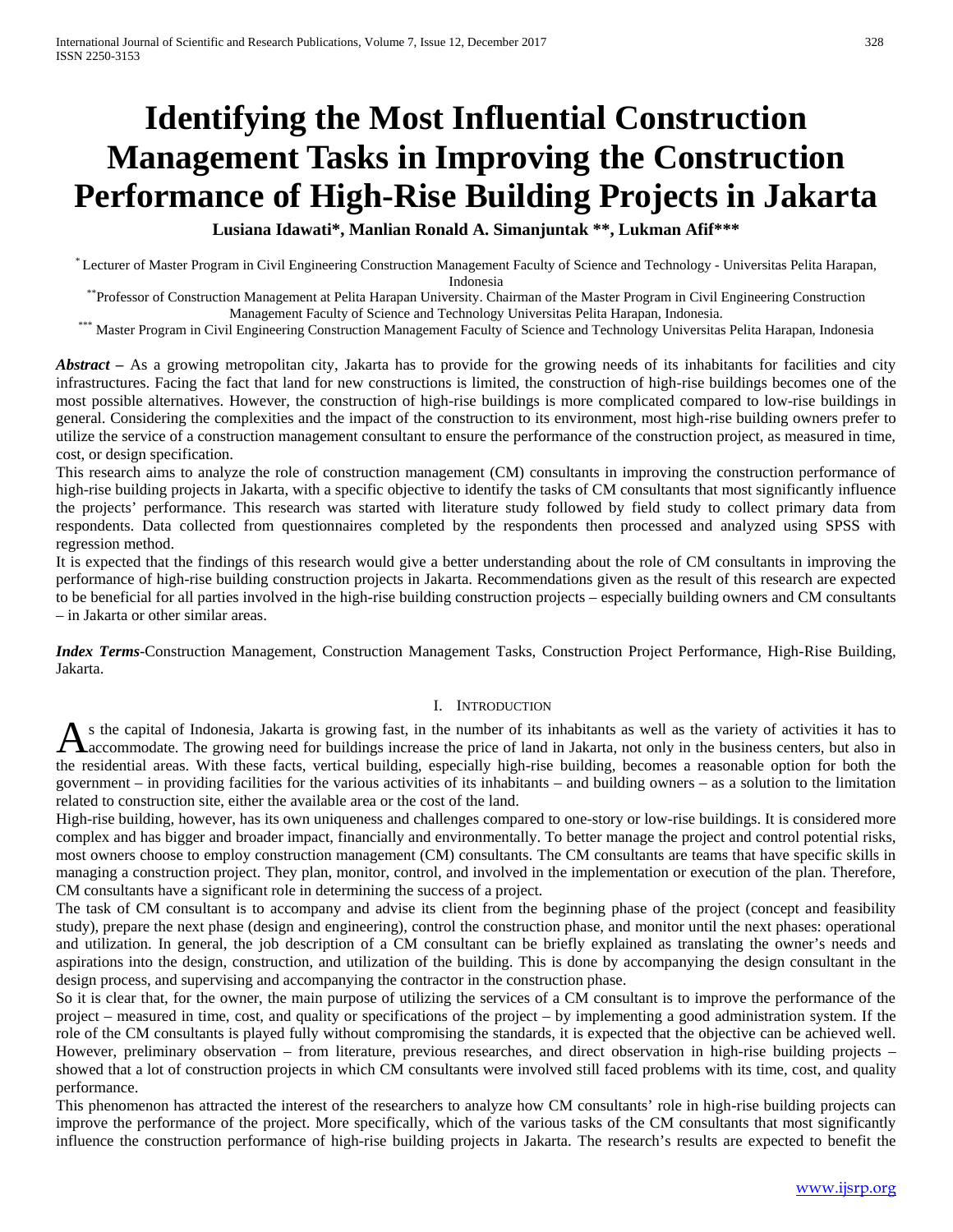parties involved in the whole construction process, especially the owners and CM consultants, in improving the performance of highrise building projects in Jakarta, and also in other cities having similar problems and condition.

Research problem is stated as follows: to identify the tasks within the role of CM consultants during the construction phase of highrise building projects, analyze the impact of the CM consultants' involvement in high-rise building projects during the construction phase to the projects' performance, and identify which of the tasks that are most significantly influence the projects' performance. The scope of this research is set as follows: the tasks of CM consultants studied is only the ones performed during the construction phase, projects studied are only high-rise building projects in Jakarta.

#### II. LITERATURE REVIEW

#### *1. Construction Management*

The Construction Management Association of America (CMAA) defines construction management (CM) as "a service that uses specialized, project management techniques to manage the planning, design, and construction of a project, from its beginning to its end." It also clarify that "the purpose of CM is to control a project's time, cost and quality" (CMAA, 2007).

Even though the construction managers do not perform the actual construction tasks within the projects' life cycle, they have an important role to control the project's time, cost, and quality. To do this, the CM team – consists of specialists in different aspects of construction project management – systematically applies the full range of management function – plan, do, control, act – in the project under their responsibility with an objective to optimally achieve the project's goal and purposes.

Over the years, the role of CM has grown along with the development of the construction industry and became more complex just as the projects they manage. This development requires new approaches and studies in the area of construction management in order to cope with the industry's changes and keep its effectiveness in performing its role.

# *2. The Role and Tasks of Construction Management*

In its publication, An Owner's Guide to Construction Management, CMAA (2007) explains that the role and responsibility of CM includes effective budgeting, better control of work scope, optimizing project scheduling options, best use of the project team's individual skills, avoid delays, changes, and claims as much as possible, improve quality of design and construction, and optimizing flexibility in supplier contract options.

During the construction phase, CM must focus on improving and expediting the construction process through professional planning and monitoring. The goal is the success of the project, i.e. optimized cost, time, and quality of the project. It is important that before the construction phase is started the CM has developed a complete construction management plan and procedures that specify clearly the roles, responsibilities, and authorities of each of project's teams during construction.

The following table shows the roles and tasks of Construction Management in the construction phase, summarized from CMAA (2010), PMBOK (2013), DKI Jakarta government's standard CM contract for high-rise building, and previous researches: Irianie (2011), Widiasanti and Lenggogeni (2013), and Idawati, Simanjuntak and Kurniawan (2016).

The following is tables of the roles and tasks of Construction Management in the construction phase of a construction project taken from several literature:

|                 | <b>Integration Management</b>                                                                                                                                                                                    |  |  |  |  |  |
|-----------------|------------------------------------------------------------------------------------------------------------------------------------------------------------------------------------------------------------------|--|--|--|--|--|
| X1              | Pre-construction meeting                                                                                                                                                                                         |  |  |  |  |  |
| X <sub>2</sub>  | Leading and performing the work defined in the project management plan and implement approved changes to achieve<br>the project's objectives                                                                     |  |  |  |  |  |
| X <sub>3</sub>  | Tracking, reviewing, and reporting project progress against the performance objectives defined in the project<br>management plan                                                                                 |  |  |  |  |  |
| X <sub>4</sub>  | Reviewing all change requests; approving changes and managing changes to deliverables, organizational process assets,<br>project documents, and the project management plan; and communicating their disposition |  |  |  |  |  |
| X <sub>5</sub>  | Direct and coordinate each of the professionals and contractors in fulfilling the project's requirements                                                                                                         |  |  |  |  |  |
| X6              | Finalizing all activities across all of the Project Management Process Groups to formally complete the phase or project                                                                                          |  |  |  |  |  |
| X7              | Coordinate all drawings in every scope of works provided by the design consultants                                                                                                                               |  |  |  |  |  |
| X8              | Monitor the record drawing process monthly during construction                                                                                                                                                   |  |  |  |  |  |
|                 | <b>Scope Management</b>                                                                                                                                                                                          |  |  |  |  |  |
| X9              | Monitoring the status of the project and product scope and managing changes to the scope baseline                                                                                                                |  |  |  |  |  |
| X10             | Identify long lead materials and equipment, and coordinates scheduling, on-site delivery, and installation and start-up<br>requirements for these material and equipment                                         |  |  |  |  |  |
| X11             | Survey the site situation, work space distribution and construction area arrangement to provide construction plan                                                                                                |  |  |  |  |  |
| X12             | Record and review all extra and/or additional work submitted by contractor                                                                                                                                       |  |  |  |  |  |
| X13             | Supervise the quantity of work parts according to contract                                                                                                                                                       |  |  |  |  |  |
| X14             | Verify that office facilities and site work required for general acces and utilities to all on-site organizations are provided                                                                                   |  |  |  |  |  |
|                 | <b>Time Management</b>                                                                                                                                                                                           |  |  |  |  |  |
| X <sub>15</sub> | Preliminary schedule                                                                                                                                                                                             |  |  |  |  |  |

Table 1. Roles and tasks of Construction Management in the construction phase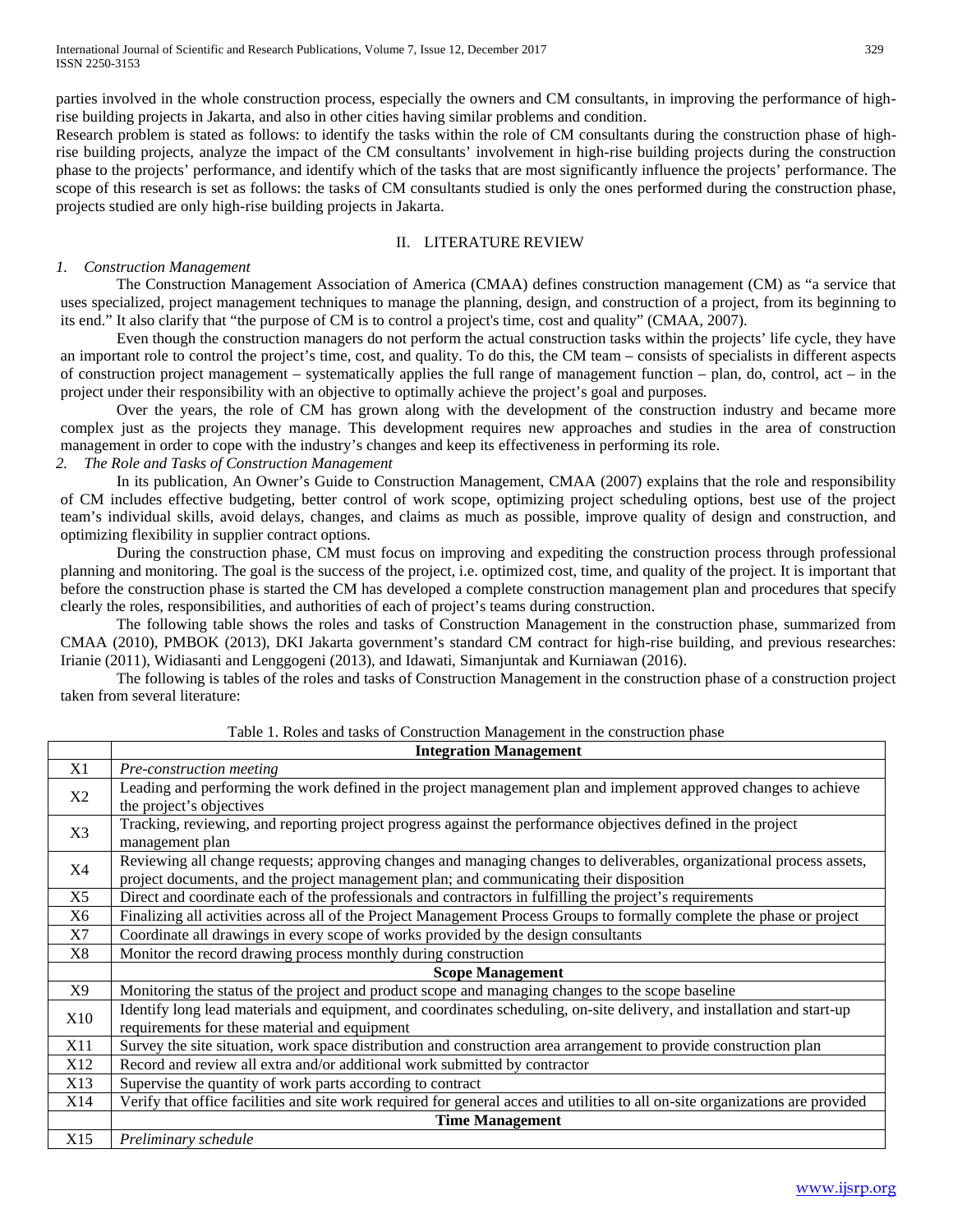| X16        | Inform, adjust, and distribute master schedule                                                                                                                                            |  |  |  |  |  |
|------------|-------------------------------------------------------------------------------------------------------------------------------------------------------------------------------------------|--|--|--|--|--|
| X17        | Monitoring the status of project activities to update project progress and manage changes to the schedule baseline to<br>achieve the plan                                                 |  |  |  |  |  |
| X18        | Report early about possibilities of delays and propose solutions to prevent or handle the delays                                                                                          |  |  |  |  |  |
| X19        | Propose to the owner things that have to be done in order to assure that work duration is achieved or accelerated while<br>maintaining the quality of work                                |  |  |  |  |  |
| X20        | Schedule short term work activities                                                                                                                                                       |  |  |  |  |  |
| X21        | Schedule report                                                                                                                                                                           |  |  |  |  |  |
|            | <b>Cost Management</b>                                                                                                                                                                    |  |  |  |  |  |
| X22        | Perform component studies on materials, systems, equipment, and accessories, to ensure that economical and competitive<br>components are selected consistent with the construction budget |  |  |  |  |  |
| X23        | Progress Payment                                                                                                                                                                          |  |  |  |  |  |
|            | <b>Quality Management</b>                                                                                                                                                                 |  |  |  |  |  |
| X24        | Auditing the quality requirements and the results from quality control measurements to ensure that appropriate quality<br>standards and operational definitions are used                  |  |  |  |  |  |
| X25        | Monitoring and recording results of executing the quality activities to assess performance and recommend necessary<br>changes                                                             |  |  |  |  |  |
| X26        | Assist the owner in managing and controlling field work                                                                                                                                   |  |  |  |  |  |
| X27        | Supervise quality of materials, workforce, cost, including tools/equipment test, work methods and results to meet<br>contract                                                             |  |  |  |  |  |
| X28        | Give directions to contractor about work methods and other related things in order to assure work quality and<br>smoothness                                                               |  |  |  |  |  |
| X29        | Plan and coordinate field tests                                                                                                                                                           |  |  |  |  |  |
| X30        | Review design to verify consisntency with design criteria, regulatory requirements and constructability consideration                                                                     |  |  |  |  |  |
| X31        | Final inspection and punch list                                                                                                                                                           |  |  |  |  |  |
| X32        | Monitor the acceptance and and performance testing to see that it is conducted in accordance with contract requirements                                                                   |  |  |  |  |  |
| X33        | Issue final completion certificate                                                                                                                                                        |  |  |  |  |  |
| X34        | Give advises on regulatory conditions that are not written in the contract documents                                                                                                      |  |  |  |  |  |
|            | <b>Human Resource Management</b>                                                                                                                                                          |  |  |  |  |  |
| X35        | Confirming human resource availability and obtaining the team necessary to complete project activities                                                                                    |  |  |  |  |  |
| X36        | Improving competencies, team member interaction, and overall team environment to enhance project performance                                                                              |  |  |  |  |  |
| X37        | Tracking team member performance, providing feedback, resolving issues, and managing changes to optimize project<br>performance                                                           |  |  |  |  |  |
| X38        | Put project supervisors continuously during construction until hand over                                                                                                                  |  |  |  |  |  |
|            | <b>Communication Management</b>                                                                                                                                                           |  |  |  |  |  |
| X39        | Creating, collecting, distributing, storing, retrieving and the ultimate disposition of project information in accordance<br>with the communications management plan                      |  |  |  |  |  |
| X40        | Monitoring and controlling communications throughout the entire project life cycle to ensure the information needs of<br>the project stakeholders are met                                 |  |  |  |  |  |
| X41        | Progress meeting and special meeting                                                                                                                                                      |  |  |  |  |  |
| X42        | Write and submit monthly report, CM report, and final report to the owner                                                                                                                 |  |  |  |  |  |
| X43        | Responsibility for establishing a management reporting system to keep the various team members informed on project<br>status                                                              |  |  |  |  |  |
| X44        | Write warning letters about inappropriate works and provide solution to the problem                                                                                                       |  |  |  |  |  |
|            | <b>Risk Management</b>                                                                                                                                                                    |  |  |  |  |  |
| X45        | Implementing risk response plans, tracking identified risks, monitoring residual risks, identifying new risks, and<br>evaluating risk process effectiveness throughout the project        |  |  |  |  |  |
| X46        | Review data collected from preliminary site visit to assess sufficiency of the information on existing condition and any<br>additional information                                        |  |  |  |  |  |
| X47        | Prepare project health and safety program                                                                                                                                                 |  |  |  |  |  |
|            | <b>Procurement Management</b>                                                                                                                                                             |  |  |  |  |  |
| X48        | Review and follow up sufficiency and completeness of contract documents                                                                                                                   |  |  |  |  |  |
| X49        | Managing procurement relationships, monitoring contract performance, and making changes and corrections as<br>appropriate                                                                 |  |  |  |  |  |
| <b>X50</b> | Completing each project procurement                                                                                                                                                       |  |  |  |  |  |
| X51        | Monitor and control procurement of important building equipments to assure it comes on time according to contract                                                                         |  |  |  |  |  |
|            | <b>Stakeholder Management</b>                                                                                                                                                             |  |  |  |  |  |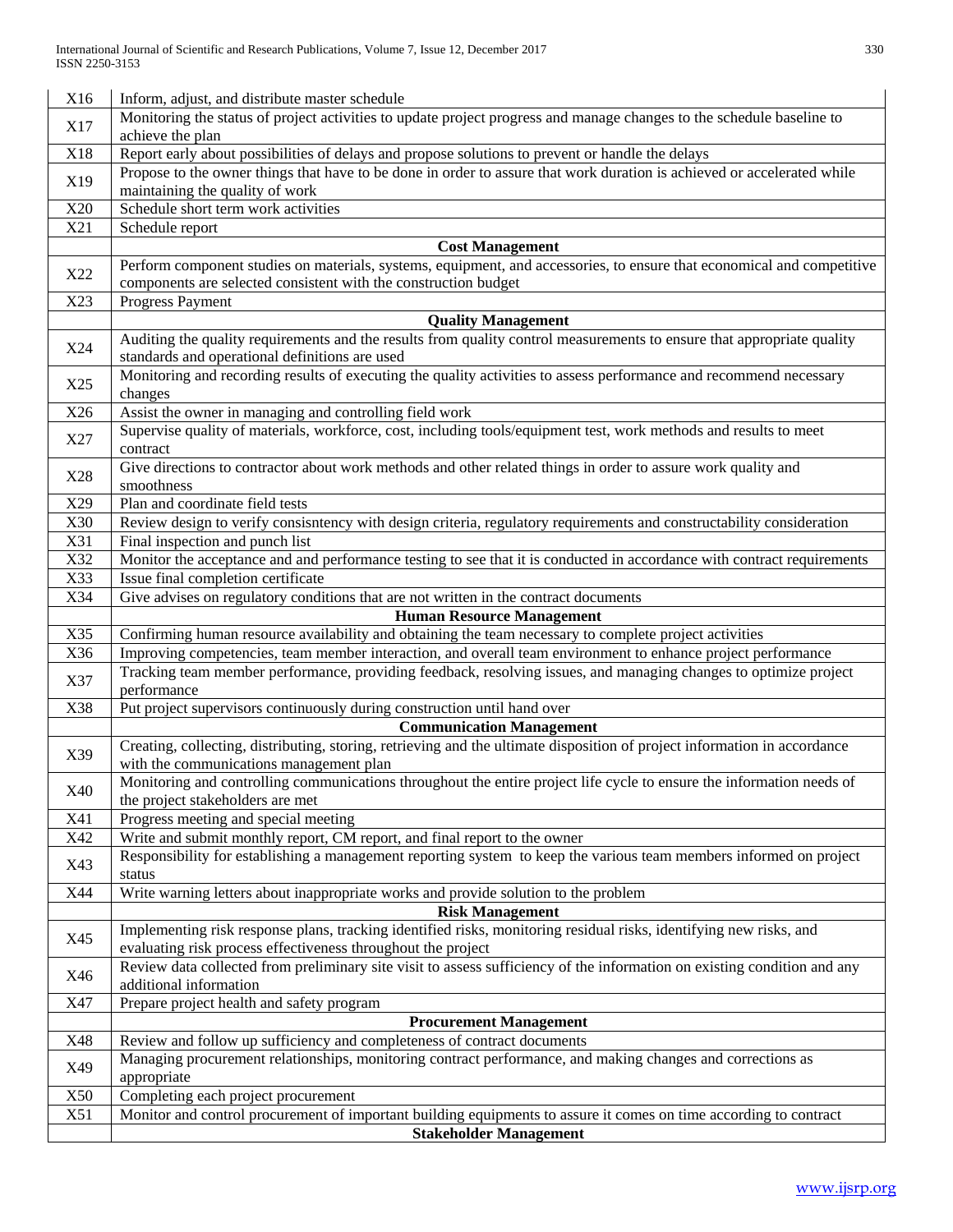| X52 | Communicating and working with stakeholders to meet their needs/expectations, address issues as they occur, and foster |  |  |  |  |  |
|-----|------------------------------------------------------------------------------------------------------------------------|--|--|--|--|--|
|     | appropriate stakeholder engagement in project activities throughout the project life cycle                             |  |  |  |  |  |
| X53 | Monitoring overall project stakeholder relationships and adjusting strategies and plans for engaging stakeholders      |  |  |  |  |  |
|     | <b>Contract administration</b>                                                                                         |  |  |  |  |  |
| X54 | Permit, insurance, labor affidavits, and bonds                                                                         |  |  |  |  |  |
| X55 | Field reporting                                                                                                        |  |  |  |  |  |
|     | <b>Safety Management</b>                                                                                               |  |  |  |  |  |
| X56 | Emergency response coordination                                                                                        |  |  |  |  |  |
| X57 | Compliance agencies                                                                                                    |  |  |  |  |  |
| X58 | Contractor safety enforcement and compliance                                                                           |  |  |  |  |  |
| X59 | Safety coordination meetings                                                                                           |  |  |  |  |  |
| X60 | Safety committee                                                                                                       |  |  |  |  |  |
| X61 | Safety audit                                                                                                           |  |  |  |  |  |
| X62 | Provide monthly report to the owner containing the status of the program and of accident frequency and severity        |  |  |  |  |  |
|     | Suistainability                                                                                                        |  |  |  |  |  |
| X63 | Pre-Construction conference                                                                                            |  |  |  |  |  |
| X64 | Construction planning and scheduling related to suistainability                                                        |  |  |  |  |  |
| X65 | Inspection and testing consistent with the project management plan                                                     |  |  |  |  |  |
| X66 | Reports and recordkeeping                                                                                              |  |  |  |  |  |
| X67 | Request for information abaout suistainability                                                                         |  |  |  |  |  |

## III. RESEARCH METHODOLOGY

The tasks of CM according to its role, as elaborated in table 1, provides the independent variables for the research. The independent variable is the project performance. These variables are arranged in a questionnaire and distributed to eligible respondents, that is, construction professionals having knowledge and experience in high-rise building projects in Jakarta. Selection of respondents are based on work experience, job position, and educational background. Data collected from questionnaires completed by the respondents then statistically processed using SPSS.

Correlation analysis are done to measure the level of relationship between independent variables to the independent variable. The correlation factor, r, shows the level of relationship and varies from 0 to 1 or -1, with 0 shows no correlation, 1 perfect positif correlation, and -1 perfect negative correlation. Intercorrelation analysis is conducted to check the presence of strong linear correlation among independent variables.

Factor analysis is employed to find factors that are able to explain the relationship of different independent variables observed. Variables grouped in a factor have a relatively strong correlation with other variables within the factor and relatively weak correlation with variables in other factors.

Reliability test is then performed to measure the internal consistency, hat is, how closely related a set of items are as a group. The coefficient of reliability or consistency is expressed in standardized Cronbach's alpha. Regression analysis is then conducted, to find the relationship between or influence of the independent variables to the independent variable. The research method and stages is presented in picture 1.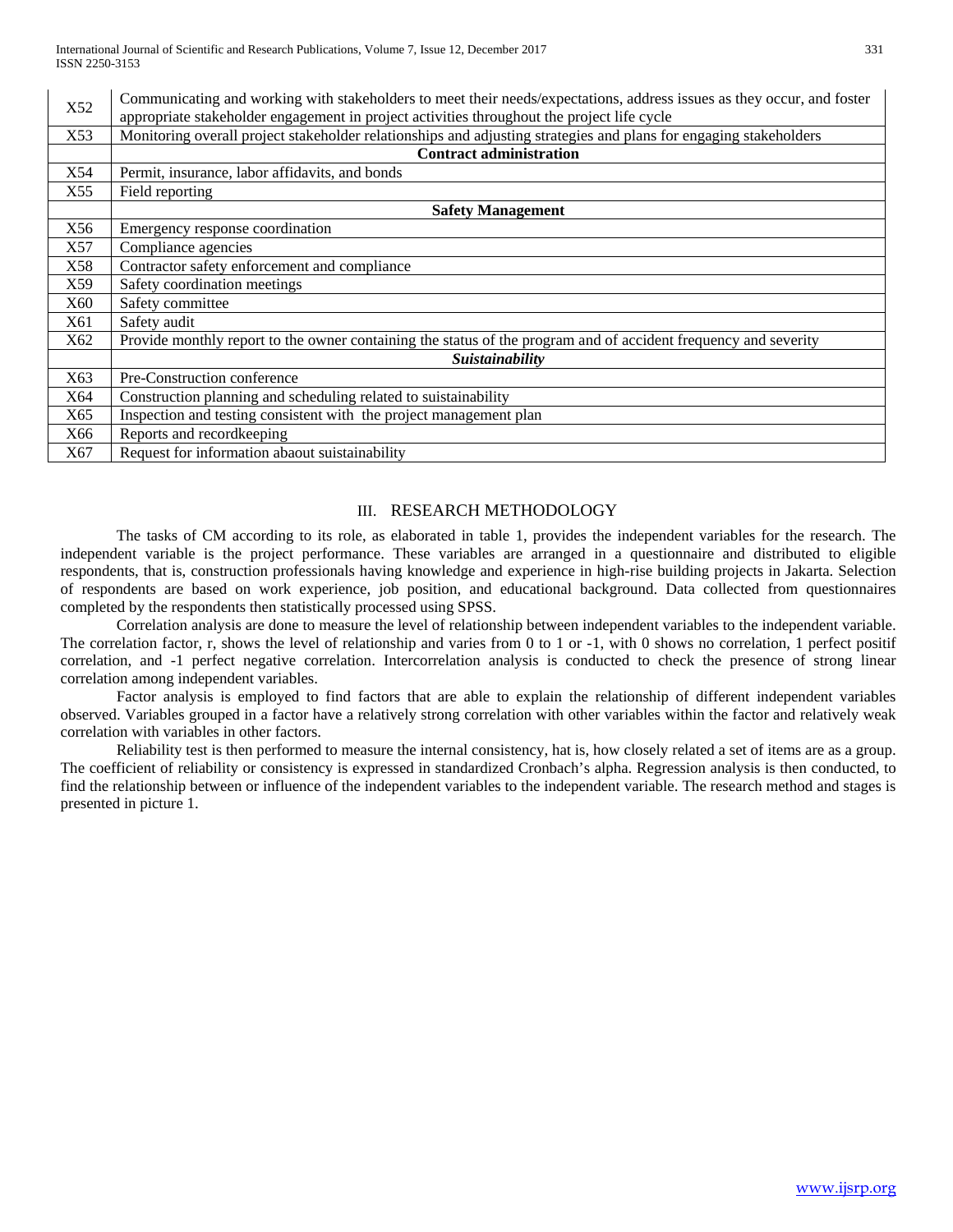

Picture. 1 Research Design

### IV. ANALYSIS AND DISCUSSION

Questionnaires were distributed to 49 respondents, and 33 or 67% were completed. This showed a good participation level. All respondents were construction professional with work experience in high-rise building projects in Jakarta. Respondents' choices of answers in the questionnaire provide inputs on their perception about the tasks performed by CM and their impact to the project's performance.

Most respondents (63.64%) were project managers, while 30.30% were site managers and 6.06% were operational directors. Most of them held a bachelor degree (81.82%), while 9.09% diploma-3 degree, 6.06% masters' degree, and 3.03% graduated from senior high school. Most of the respondents (42.42%) had worked in construction projects for 11-15 years, while 27.27% 5-10 years, 21.21% 16-20 years, and 9.09% over 20 years. These facts about the respondents showed that all respondents of this research held a significant position in their job, were well educated and had significant work experience in construction projects, ensuring the respondents capabilities of providing sound information through the research questionnaires.

Based on the project location, most respondents worked in construction projects in South Jakarta (54.55%), while 21.21% in West Jakarta, 12.12% in Central Jakarta, 9.09% in East Jakarta, and 3.03% in North Jakarta. Construction projects consisted of buildings with 21-30 stories (42.42%), 13-20 stories (33.33%), 8-12 stories (18.18%), and more than 31 stories (6.06%). The buildings function as office  $(30.30\%)$  apartment  $(21.21\%)$ , hotel  $(12.12\%)$ , shopping mall  $(9.09\%)$ , while the others  $(15.15\%)$ function as mixed use, hospital, and other functions.

The research questionnaire consisted of 67 independent variables and 1 dependent variable. After correlation and intercorrelation tests, 19 independent variables were selected to be analyzed further using factor analysis. Four stages of tests were performed, including KMO and Bartlet, matrix anti image, total variance explained, and component matrix. All 19 variables met the requirements and qualified for further analysis. There were 5 factors identified: 1) component I consisted of X18, X36, X45, X38,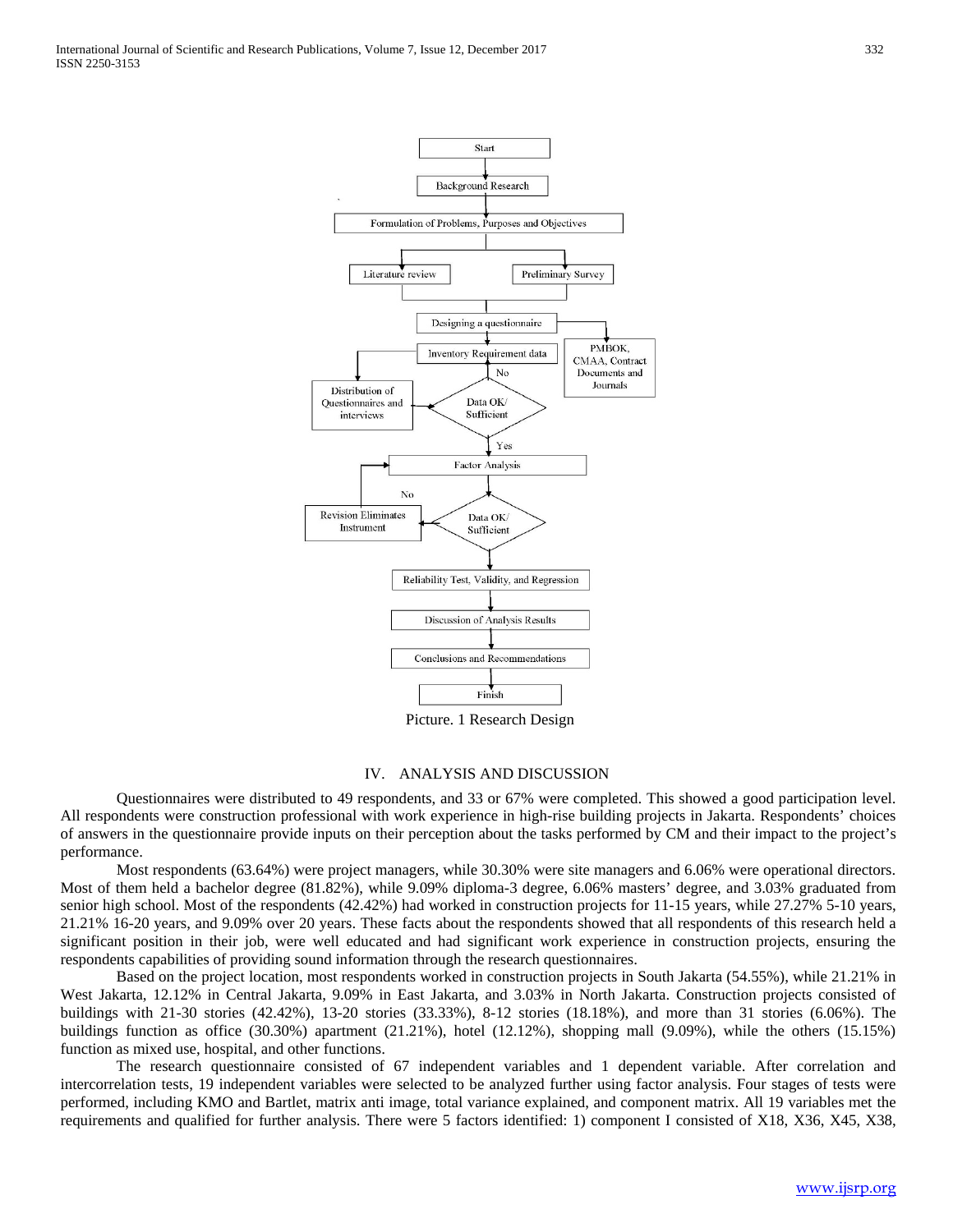X24, X14; 2) component II consisted of X5, X13, X44, X12, X52, X43; 3) component III consisted of X50, X67, X48, X14; 4) component IV consisted of X48, X42, X43, X9; and 5) component V consisted of X9, X3, and X33.

Reliability test performed to the five factors gave results as follows: components I and II had very high reliability (Cronbach's alpha 0.814 and 0.845); components III, IV and V had high reliability or consistency with Cronbach's alpha of 0.752, 0.717 and 0.699. All components were qualified for regression analysis.

The regression analysis resulted in 6 independent variables that significantly influence the dependent variable. Those independent variables were: 1) review and follow up sufficiency and completeness of contract documents (X48); 2) control changes of project scope (X9); 3) report early about possibilities of delays and propose solution and steps that have to be taken to avoid or handle delays, e.g. schedule revision  $(X18)$ ; 4) completing each project procurement  $(X50)$ ; 5) communicate and work with stakeholders to meet their needs/expectations, address issues as they occur, and foster appropriate stakeholder engagement in project activities throughout the project life cycle (X52); and 6) request for information about suistainability (X67).

|       |                   |          | Adjusted R | Std. Error of the |  |  |  |  |  |
|-------|-------------------|----------|------------|-------------------|--|--|--|--|--|
| Model | R                 | R Square | Square     | Estimate          |  |  |  |  |  |
|       | .664 <sup>a</sup> | .441     | .423       | .42966            |  |  |  |  |  |
| 2     | $.765^{\rm b}$    | .585     | .558       | .37633            |  |  |  |  |  |
| 3     | .815 <sup>c</sup> | .664     | .629       | .34453            |  |  |  |  |  |
| 4     | .867 <sup>d</sup> | .751     | .715       | .30186            |  |  |  |  |  |
| 5     | .892 <sup>e</sup> | .796     | .758       | .27813            |  |  |  |  |  |
| 6     | .908 <sup>f</sup> | .825     | .784       | .26264            |  |  |  |  |  |

| <b>Model Summarv</b> |  |
|----------------------|--|
|----------------------|--|

a. Predictors: (Constant), VAR00048

b. Predictors: (Constant), VAR00048, VAR0009

c. Predictors: (Constant), VAR00048, VAR0009, VAR00018

d. Predictors: (Constant), VAR00048, VAR0009, VAR00018,

VAR00050

e. Predictors: (Constant), VAR00048, VAR0009, VAR00018,

VAR00050, VAR00052

f. Predictors: (Constant), VAR00048, VAR0009, VAR00018,

VAR00050, VAR00052, VAR00067

Regression analysis results showed that together the 6 variables had significant positive impact to the performance of the project and could explain changes in the independent variables with 78.4% contribution (adjusted R square). The regression model is as follows:

 $Y = -0.117 + 0.219 X48 + 0.236 X9 + 0.306 X18 + 0.264 X50 + 0.224 X52 - 0.187 X67$ 

The coefficient of variable X48 (review and follow up sufficiency and completeness of contract documents) is 0,219 which means X48 determinant variable have positive effect to change project performance, variable X9 (control changes of project scope) is 0,236 which means X9 determinant variable have positive effect to change project performance, Variable X18 (report early about possibilities of delays and propose solution and steps that have to be taken to avoid or handle delays, e.g. schedule revision) is 0,306 which means X18 determinant variable have positive effect to change project performance, Variable X50 (completing each project procurement) is 0,264 which means X50 determinant variable have positive effect to change project performance, Variable X52 (communicate and work with stakeholders to meet their needs/expectations, address issues as they occur, and foster appropriate stakeholder engagement in project activities throughout the project life cycle) is 0,224 which means X52 determinant variable have positive effect to change project performance, Variable X67 (request for information about suistainability) is 0,187 which means X67 determinant variable have positive effect to change project performance,

CM task in reviewing and following up the sufficiency and completeness of contract documents (X48) contributed 42.3% of changes in project performance in the regression model, with  $t=2.768$  ( $>1.70329$ ) and significance 0.010 ( $>0.05$ ). CM task in controlling the project's scope  $(X9)$  contributed 13.5% with t=2.875 and significance 0.008 (<0.05).

Early report to owner about possibilities of delays and provide solutions to avoid or handle delays (X18) became the third task of CM used in the regression model that contributed 7.1% to the changes, with  $t=3.954$  and significance 0.001 (<0.05). The task